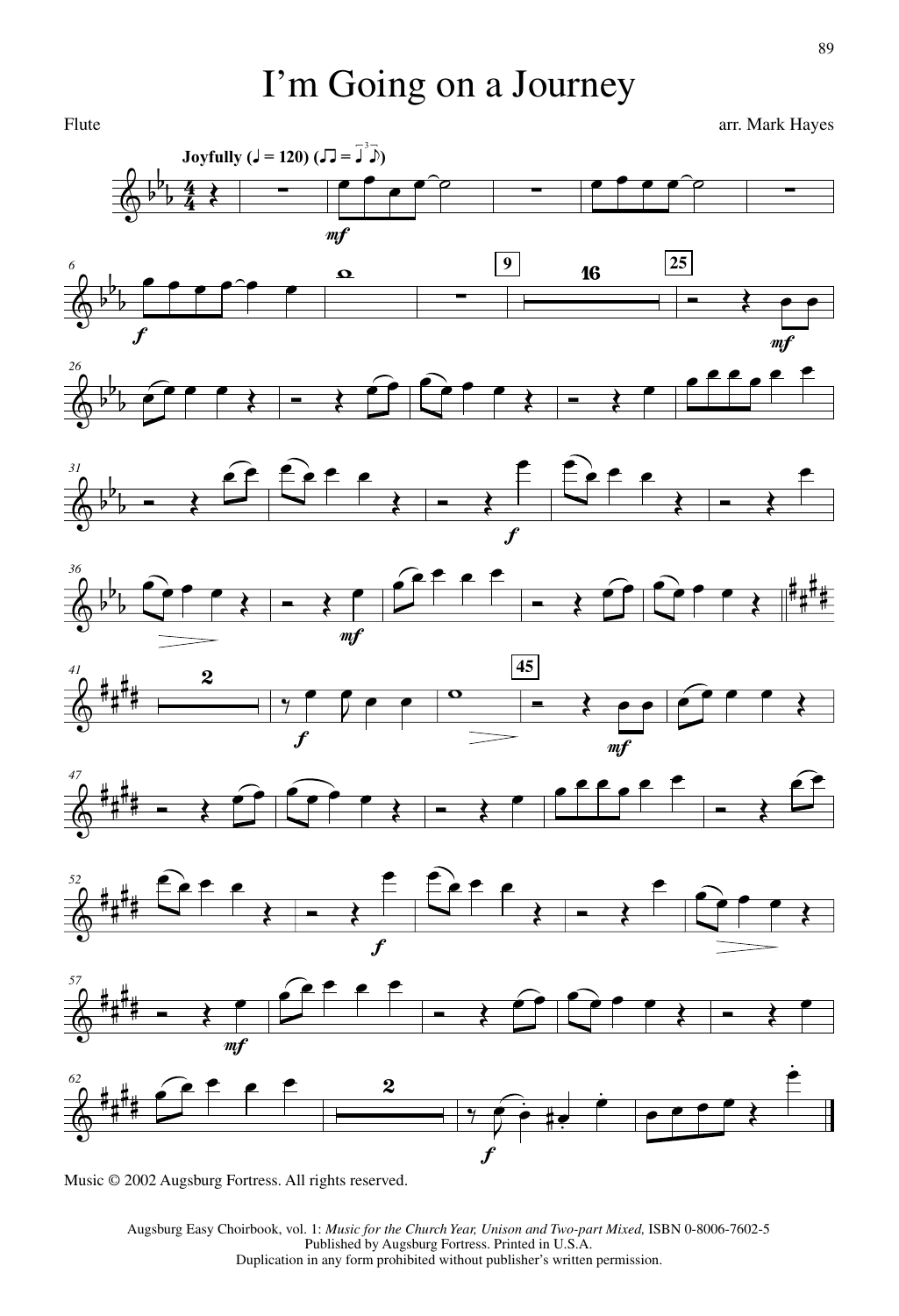Flute arr. Mark Sedio



Music © 1993 Augsburg Fortress. All rights reserved.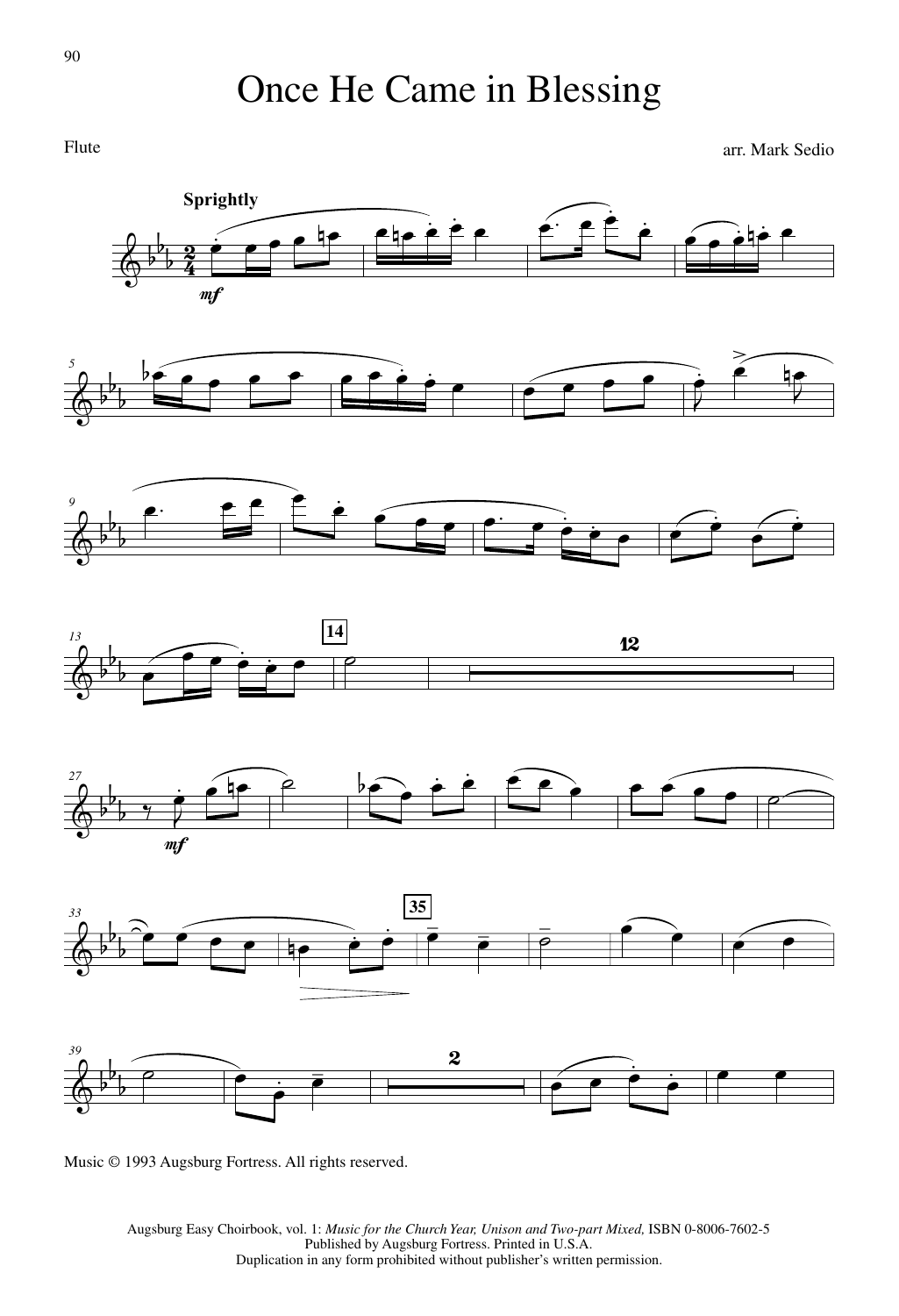















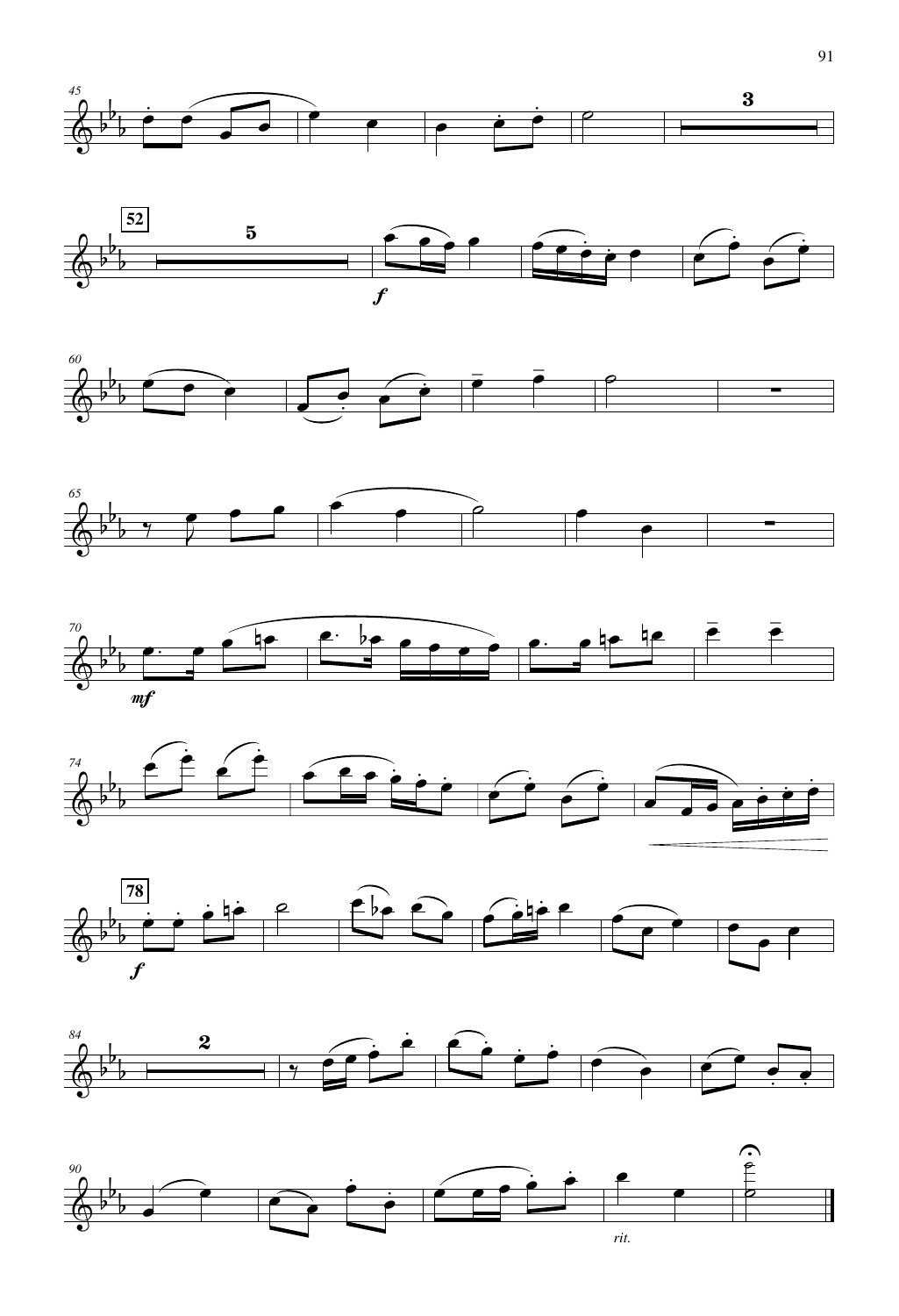C instrument

William Bradley Roberts



Music © 1990 Augsburg Fortress. All rights reserved.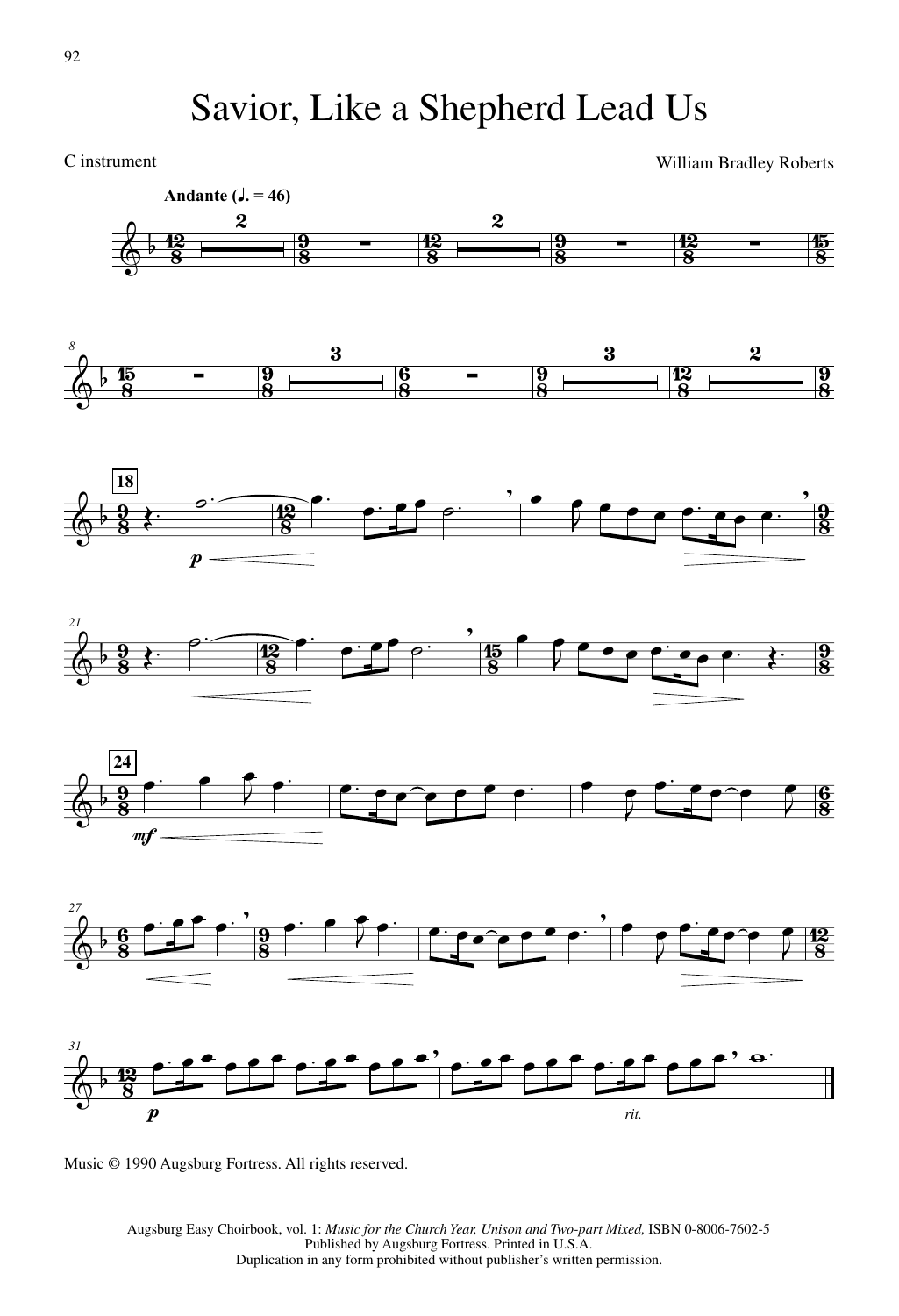## The Chief Cornerstone

Trumpet in  $\mathbf{B}^{\flat}$ 

Bradley Ellingboe



Music © 2003 Augsburg Fortress. All rights reserved.